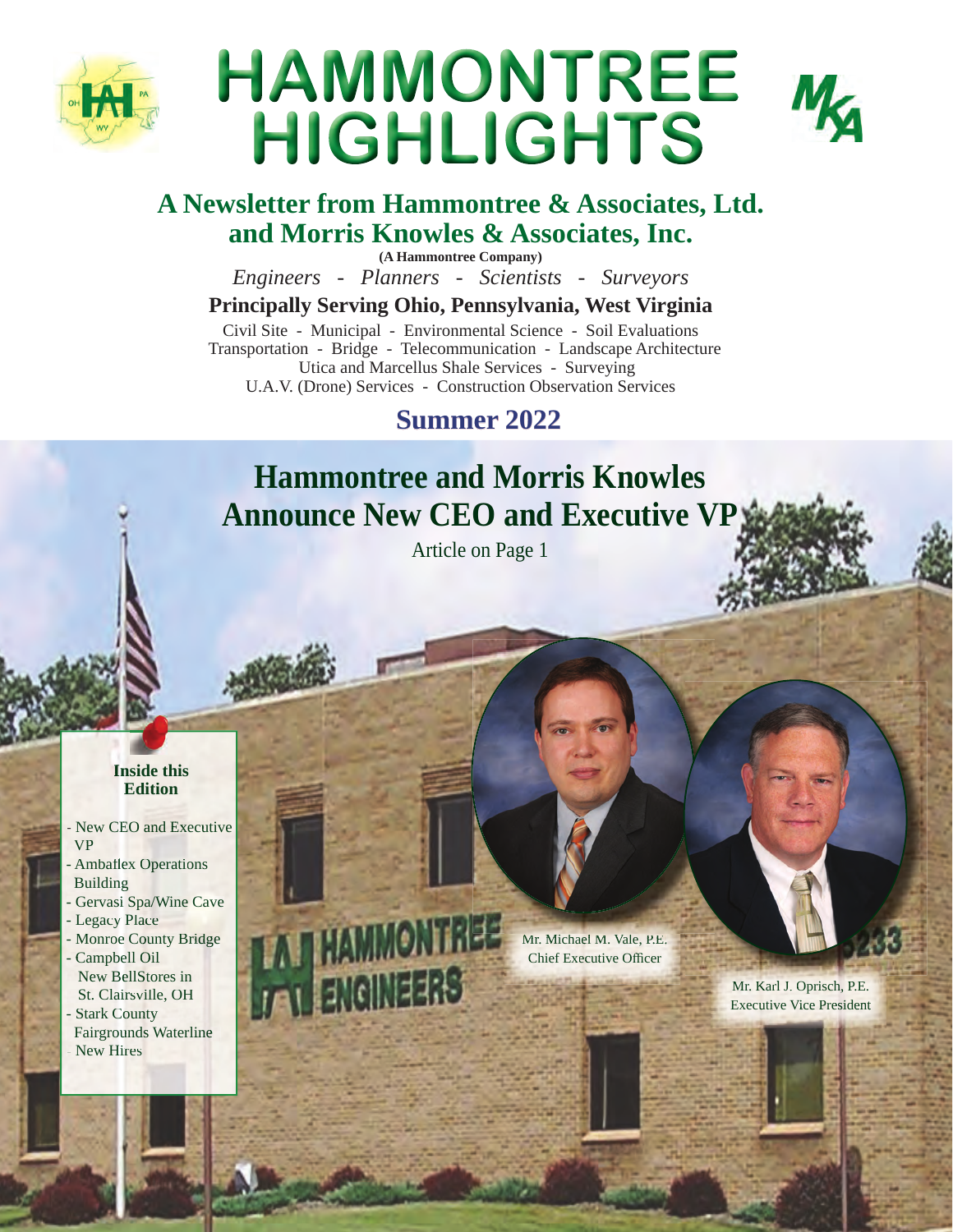### *Continued from front Page*

## **New Chief Executive Officer and Executive Vice President**

Mr. Michael M. Vale, P.E., has been named Chief Executive Officer of Hammontree and Associates and Morris Knowles and Associates, A Hammontree Company. Mr. Vale is replacing Charles Hammontree, who remains with the firm as Chairman Emeritus after serving as C.E.O. for twenty years. Mr. Karl J. Oprisch, P.E. has been named Executive Vice President of the firm. Mr. Vale, P.E., C.E.O., previously served as the Executive Vice President and has over twenty years of experience in Civil Engineering. Mr. Vale has a B.S. in Civil Engineering from the University of Akron and is a registered professional engineer in Ohio and Pennsylvania. He is the current President of the Canton Joint Engineering Council, and a member of the National Society of Professional Engineers, The American Society of Civil Engineers (ASCE) and the Ohio Society of Professional Engineers.

Mr. Oprisch, P.E., Executive Vice President, has been a partner with the firm and the Transportation Manager with over 30 years of experience in project management and transportation and bridge engineering. Mr. Oprisch has a BSCE from Columbia University and is a professional engineer in Ohio, Pennsylvania and New York. He is prequalified by ODOT for Bridge Design and Bridge Inspection. Mr. Oprisch is a member of the American Society of Highway Engineers (ASHE), and he is on the Board of Directors for Friends of Stark Parks. Mr. Oprisch has been a project manager and chief bridge and transportation engineer on many high profile projects in the tri-state area.



 Mr. Michael M. Vale, P.E. Chief Executive Officer



Mr. Karl J. Oprisch, P.E. Executive Vice President

# **New Ambaflex Operations Building**<br> **Hammontree & Associates was hired by John**

Patrick Picard Architect, Inc., and worked with Beaver Constructors, to provide surveying and civil engineering for the new 50,688 S.F. Ambaflex Operations Building. Hammontree assisted the client with obtaining permits, underground storm water management design and utility coordination.

 The project's new building was designed on a vacant 4.5-acre lot located on Raff Road SW in Canton, Ohio. This project is currently under construction.



Photo shown above: New Ambaflex Operations Building under construction

## **HAMMONTREE**

& ASSOCIATES, LIMITED 5233 Stoneham Road North Canton, Ohio 44720

Phone 330-499-8817 Toll Free 1-800-394-8817

104 Newell Avenue St. Clairsville, Ohio 43950 740-695-7237

**www.hammontree-engineers.com**

### **www.morrisknowles.com**

**Morris Knowles & Associates, Inc.** A Hammontree Company

443 Athena Drive, Delmont, PA 15626 724-468-4622

**VOL. XLIII No.2 Summer 2022** *Hammontree Highlights*  **is a biannual publication.**





## **Offi cers and Board of Directors**

Michael M. Vale, P.E., Chief Executive Officer of Hammontree and Morris Knowles

**Karl J. Oprisch, P.E.,** Executive Vice President of Hammontree and Associates

**William P. Utzman, P.E., CPESC** President of Morris Knowles

**Mark M. Zimmerman, P.E., CPESC, CP-SWQ**

Executive Vice President of Morris Knowles

**Charles F. Hammontree, P.E., P.S.** Chairman Emeritus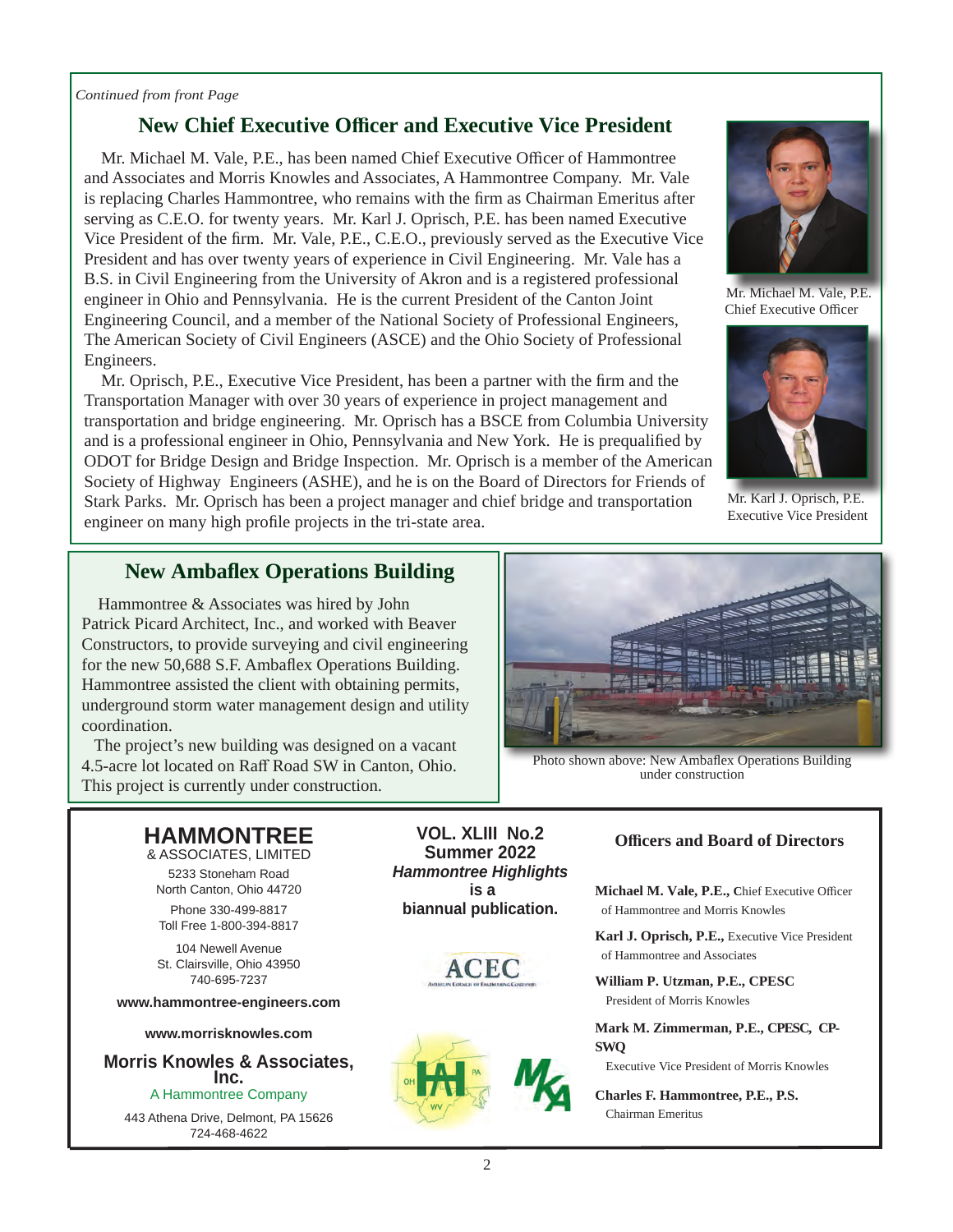## **New Campbell Oil/BellStores in St. Clairsville, Ohio**



Photo above: New BellStores in St. Clairsville, OH, courtesy of Campbell Oil

 Campbell Oil hired Hammontree & Associates to provide civil site design and surveying for a new BellStores and car wash at 246 S. Marietta Street, St. Clairsville, Ohio. The cost of this project for development and build was \$5 million.

 Hammontree worked through various design challenges on this site with retaining walls along two sides of the site, handling off -site storm water through the site. Hammontree also submitted to ODOT for approvals and utility coordination.

## **New Gervasi Spa/Wine Cave**



Rendering shown above: the future Gervasi Spa/Wine Cave courtesy of Norman Eckinger, Inc.

 Hammontree & Associates was hired by Norman Eckinger, Inc. to provide surveying, civil site design, permitting and coordination with city and government offices, for the new Gervasi Spa/Wine Cave Building and Rickhouse located at 1700 55th Street in Canton, Ohio.

 Gervasi Vineyards is located on 55 acres. This new facility addition to the Gervasi Vineyards will be located on the southwest portion of the property near the Distillery. The improvements are located on a sloped area which provided the wine cave entrance and patio on the lower area and the spa entrance on the upper level. A small Rickhouse building will be constructed to the south of the wine cave.

**New Hires**<br>**Hammontree & Associates, Limited** and Morris Knowles & Associates, Inc. (A Hammontree Company) are pleased to announce the following new hires:

**Hammontree & Associates** Lauren T. LeBlanc - Design and Drafting

**Morris Knowles & Associates**  Justin T. Darazio, P.E. - Project Engineer

## **New Legacy Place, Dental Office and Retail Space in Westmoreland County, PA**



Rendering above is courtesy of Integrity Design

 Morris Knowles was hired to provide survey, civil site design and permitting for a 14,000 S.F. dental office and retail building. Morris Knowles and Integrity Design collaborated and worked closely with the client to achieve their goals, ensuring critical steps are completed for project success.

Service Provided Include:

- ALTA/NSPS Land Title Survey with Topography
- Wetlands Determination
- Civil Engineering Including: Land Development Design
- Landscape Design
- Utility Coordination
- Stormwater Management Design
- Municipal Public Meeting Presentations
- Sanitary Sewer Planning and Approvals
- PaDEP NDPDES/E&S Permit for
- Construction Activities, Easement Exhibits and Legal Descriptions